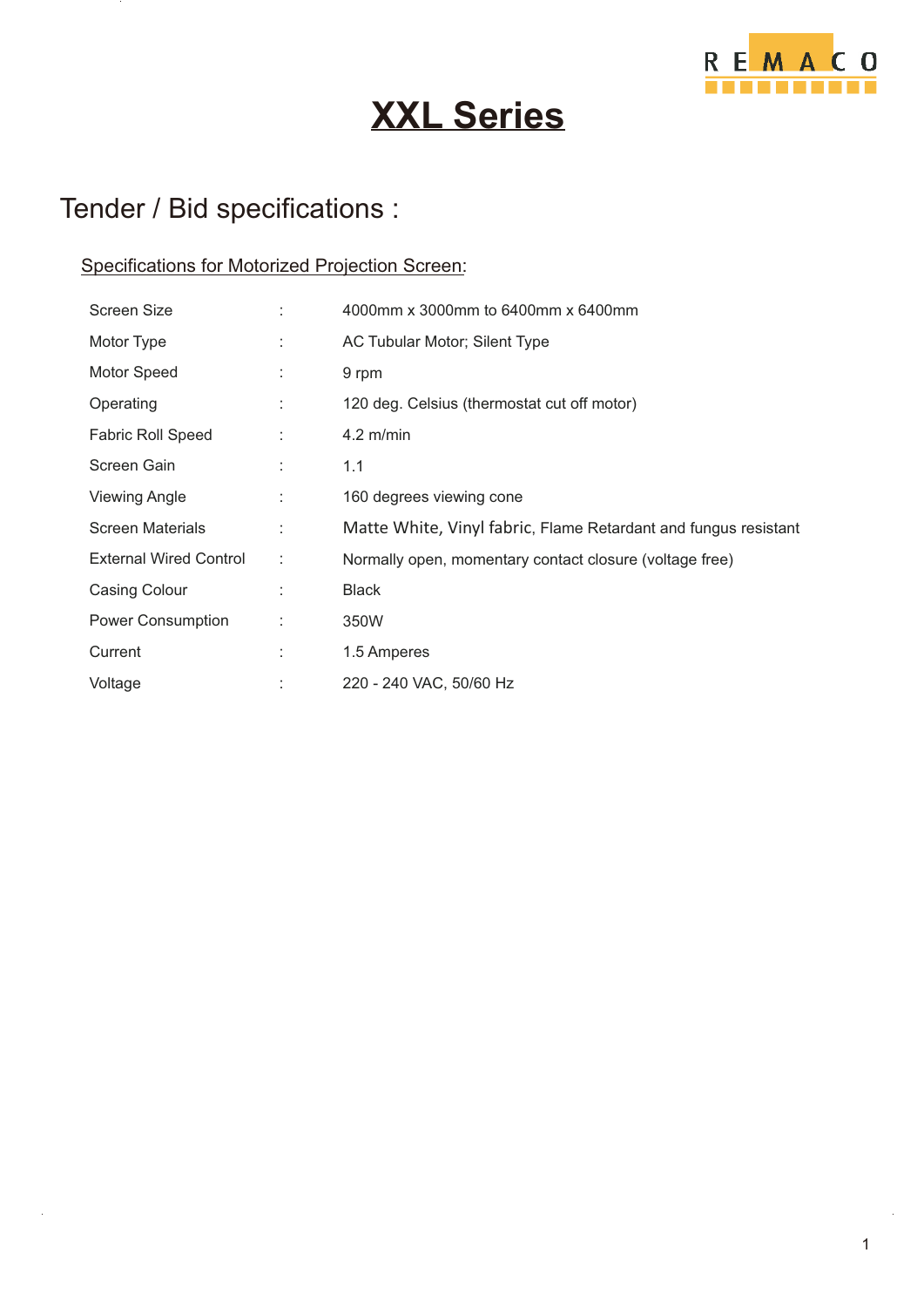

## XXL Series (Standard Size)

| Image Width          |                    |  |  |  |
|----------------------|--------------------|--|--|--|
| <b>Screen Model</b>  | <b>Image Width</b> |  |  |  |
| XXL-4040             | 4000mm             |  |  |  |
| XXL-4343<br>XXL-4545 | 4270mm<br>4500mm   |  |  |  |
| XXL-4646             | 4570mm             |  |  |  |
| XXL-4949             | 4880mm             |  |  |  |
| XXL-5050             | 5000mm             |  |  |  |
| XXL-5252             | 5180mm             |  |  |  |
| XXL-5555             | 5490mm             |  |  |  |
| XXL-5858<br>XXL-6060 | 5790mm<br>6000mm   |  |  |  |
| XXL-6161             | 6100mm             |  |  |  |
| XXL-6464             | 6400mm             |  |  |  |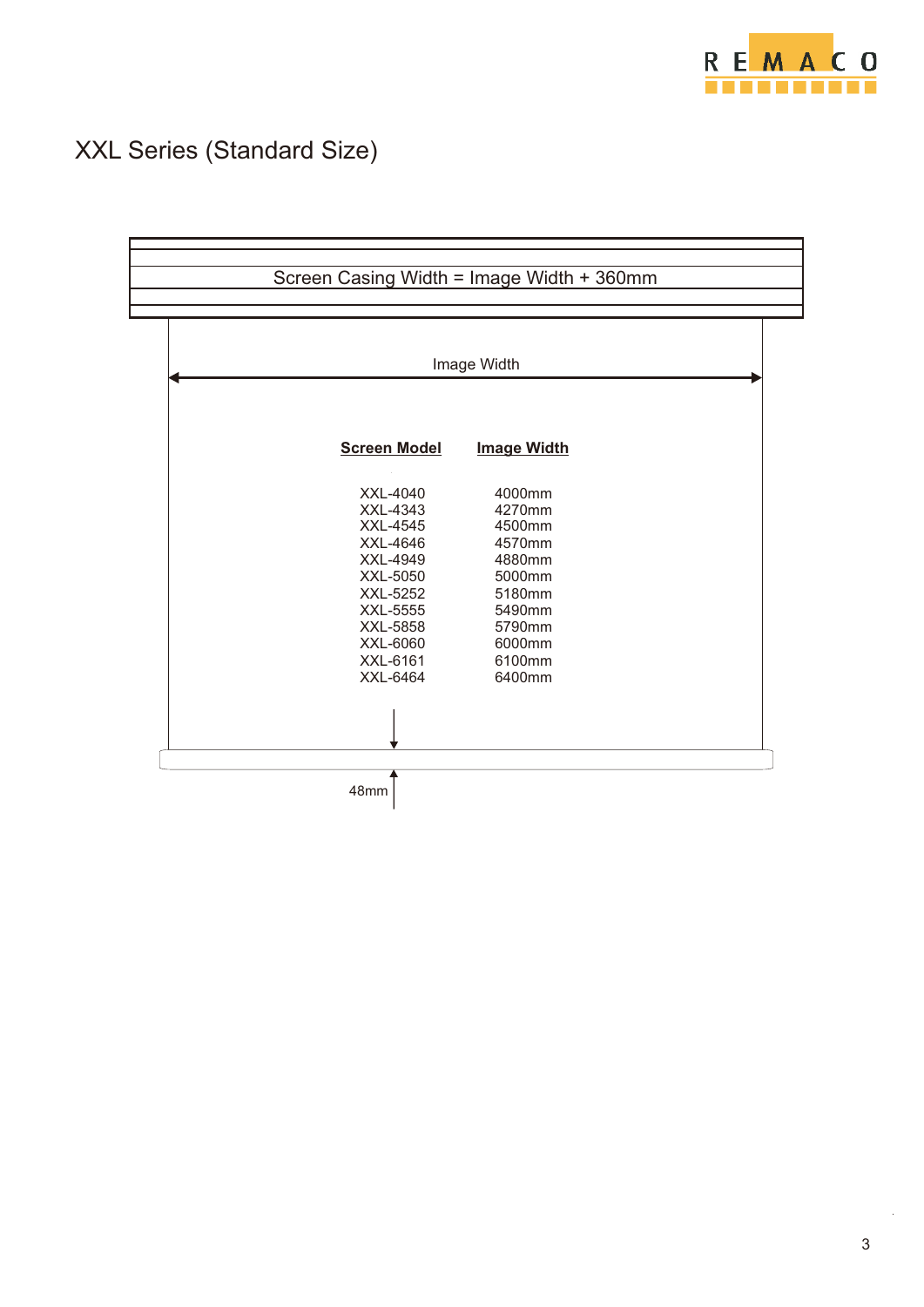

#### XXL Series (HDTV Format)